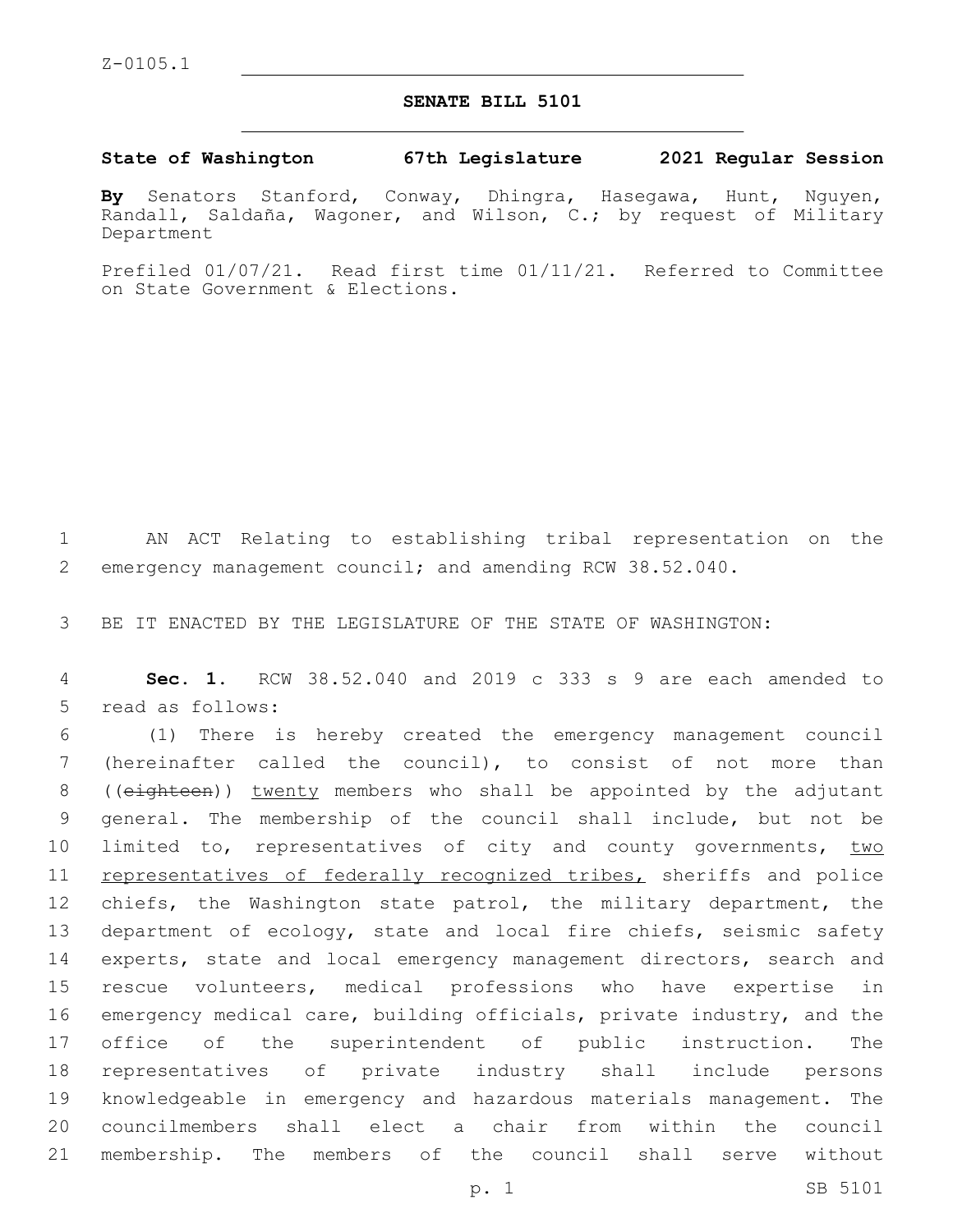compensation, but may be reimbursed for their travel expenses incurred in the performance of their duties in accordance with RCW 43.03.050 and 43.03.060 as now existing or hereafter amended.

 (2) The emergency management council shall advise the governor and the director on all matters pertaining to state and local emergency management. The council may appoint such ad hoc committees, subcommittees, and working groups as are required to develop specific recommendations for the improvement of emergency management practices, standards, policies, or procedures. The council shall ensure that the governor receives an annual assessment of statewide emergency preparedness including, but not limited to, specific progress on hazard mitigation and reduction efforts, implementation 13 of seismic safety improvements, reduction of flood hazards, and coordination of hazardous materials planning and response activities. The council shall review administrative rules governing state and local emergency management practices and recommend necessary 17 revisions to the director.

 (3) The council or a council subcommittee shall serve and periodically convene in special session as the state emergency response commission required by the emergency planning and community right-to-know act (42 U.S.C. Sec. 11001 et seq.). The state emergency response commission shall conduct those activities specified in federal statutes and regulations and state administrative rules governing the coordination of hazardous materials policy including, but not limited to, review of local emergency planning committee emergency response plans for compliance with the planning requirements in the emergency planning and community right-to-know act (42 U.S.C. Sec. 11001 et seq.). Committees shall annually review their plans to address changed conditions, and submit their plans to the state emergency response commission for review when updated, but not less than at least once every five years. The department may employ staff to assist local emergency planning committees in the development and annual review of these emergency response plans, with an initial focus on the highest risk communities through which trains that transport oil in bulk travel. By March 1, 2018, the department shall report to the governor and legislature on progress towards compliance with planning requirements. The report must also provide budget and policy recommendations for continued support of local 39 emergency planning.